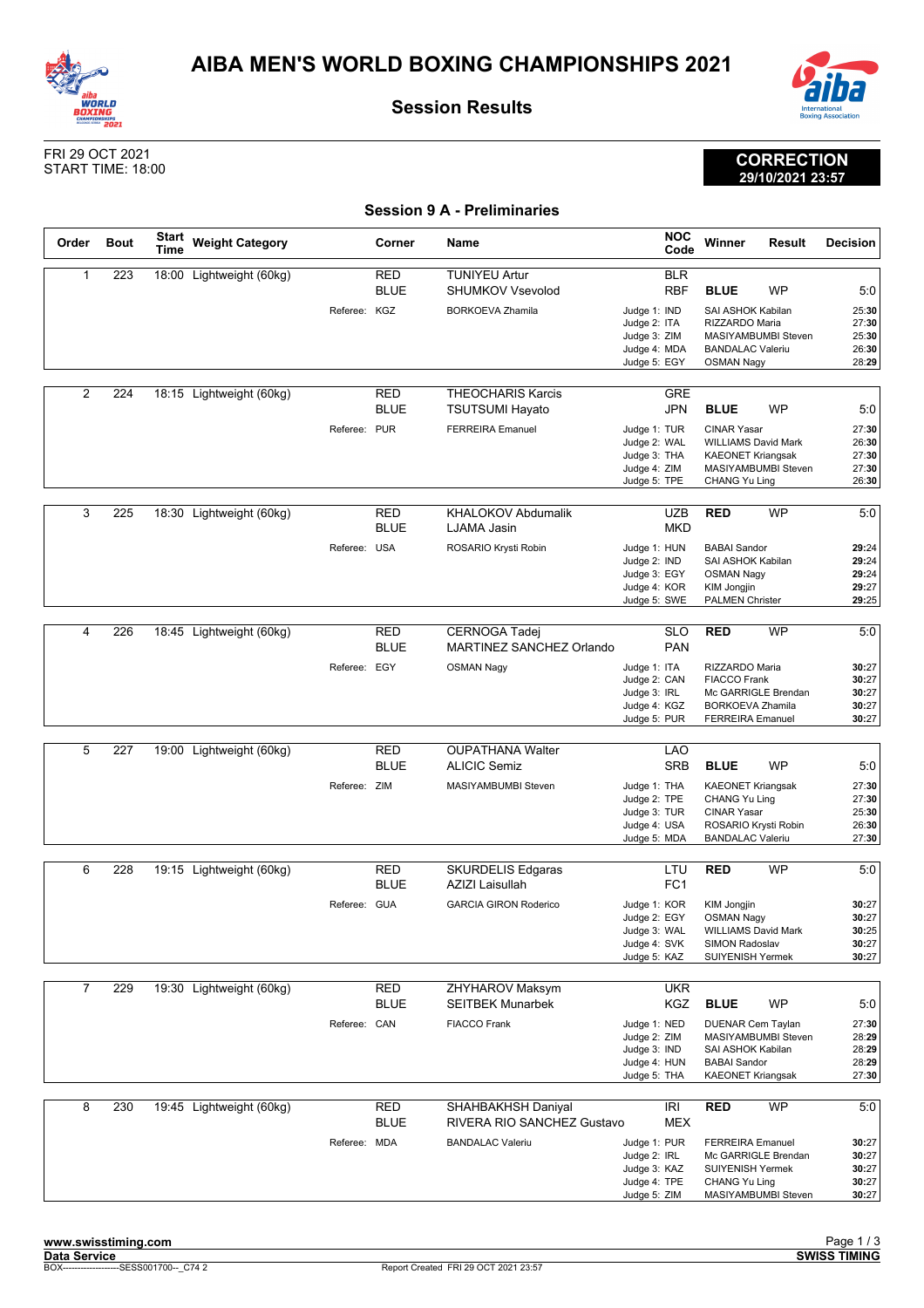



**Session Results**

**Session 9 A - Preliminaries**



**CORRECTION 29/10/2021 23:57**

## FRI 29 OCT 2021 START TIME: 18:00

| Order | <b>Bout</b> | <b>Start</b><br>Time | <b>Weight Category</b>          | Corner                    | Name                                              |                                                                              | <b>NOC</b><br>Code       | Winner                                                                                                                                | <b>Result</b>                | Decision                                  |
|-------|-------------|----------------------|---------------------------------|---------------------------|---------------------------------------------------|------------------------------------------------------------------------------|--------------------------|---------------------------------------------------------------------------------------------------------------------------------------|------------------------------|-------------------------------------------|
| 9     | 231         |                      | 20:00 Light Middleweight (71kg) | RED<br><b>BLUE</b>        | SEJDINOVIC Edin<br>EASHASH Zeyad                  |                                                                              | <b>SLO</b><br><b>JOR</b> | <b>BLUE</b>                                                                                                                           | <b>WP</b>                    | 5:0                                       |
|       |             |                      | Referee: EGY                    |                           | <b>OSMAN Nagy</b>                                 | Judge 1: KGZ<br>Judge 2: TUR<br>Judge 3: SVK<br>Judge 4: GUA                 |                          | <b>BORKOEVA Zhamila</b><br><b>CINAR Yasar</b><br>SIMON Radoslav                                                                       | <b>GARCIA GIRON Roderico</b> | 26:30<br>26:30<br>25:30<br>26:30          |
|       |             |                      |                                 |                           |                                                   | Judge 5: KOR                                                                 |                          | KIM Jongjin                                                                                                                           |                              | 26:30                                     |
| 10    | 232         |                      | 20:15 Light Middleweight (71kg) | <b>RED</b><br><b>BLUE</b> | <b>KOLAR Filip</b><br><b>EMINI Don</b>            |                                                                              | <b>CRO</b><br><b>NOR</b> | <b>BLUE</b>                                                                                                                           | <b>WP</b>                    | 5:0                                       |
|       |             |                      | Referee: USA                    |                           | ROSARIO Krysti Robin                              | Judge 1: NED<br>Judge 2: THA<br>Judge 3: ITA<br>Judge 4: IND<br>Judge 5: GUA |                          | <b>DUENAR Cem Taylan</b><br><b>KAEONET Kriangsak</b><br>RIZZARDO Maria<br>SAI ASHOK Kabilan                                           | <b>GARCIA GIRON Roderico</b> | 26:30<br>27:30<br>27:30<br>27:30<br>27:30 |
|       |             |                      |                                 |                           |                                                   |                                                                              |                          |                                                                                                                                       |                              |                                           |
| 11    | 233         |                      | 20:30 Light Middleweight (71kg) | <b>RED</b><br><b>BLUE</b> | <b>BANYS Saimonas</b><br><b>BEQIRI Alban</b>      |                                                                              | LTU<br><b>ALB</b>        | <b>BLUE</b>                                                                                                                           | <b>WP</b>                    | 5:0                                       |
|       |             |                      | Referee: KAZ                    |                           | <b>SUIYENISH Yermek</b>                           | Judge 1: TPE<br>Judge 2: SWE<br>Judge 3: MDA<br>Judge 4: PUR<br>Judge 5: CAN |                          | CHANG Yu Ling<br><b>PALMEN Christer</b><br><b>BANDALAC Valeriu</b><br><b>FERREIRA</b> Emanuel<br><b>FIACCO Frank</b>                  |                              | 28:29<br>27:30<br>27:30<br>27:30<br>27:30 |
|       |             |                      |                                 |                           |                                                   |                                                                              |                          |                                                                                                                                       |                              |                                           |
| 12    | 234         |                      | 20:45 Light Middleweight (71kg) | RED<br><b>BLUE</b>        | BECKFORD CHAMBERS Eduardo<br>CHIUAN Wang Jia-Jyun |                                                                              | <b>PAN</b><br><b>TPE</b> | <b>RED</b>                                                                                                                            | <b>WP</b>                    | 4:1                                       |
|       |             |                      | Referee: SVK                    |                           | SIMON Radoslav                                    | Judge 1: ZIM<br>Judge 2: GUA<br>Judge 3: USA<br>Judge 4: HUN<br>Judge 5: KGZ |                          | <b>MASIYAMBUMBI Steven</b><br>ROSARIO Krysti Robin<br><b>BABAI Sandor</b><br><b>BORKOEVA Zhamila</b>                                  | <b>GARCIA GIRON Roderico</b> | 28:29<br>30:26<br>29:28<br>30:27<br>29:28 |
|       |             |                      |                                 |                           |                                                   |                                                                              |                          |                                                                                                                                       |                              |                                           |
| 13    | 235         |                      | 21:00 Light Middleweight (71kg) | RED<br><b>BLUE</b>        | <b>CLAIR Merven</b><br><b>NISHANT DEV</b>         |                                                                              | <b>MRI</b><br><b>IND</b> | <b>BLUE</b>                                                                                                                           | <b>WP</b>                    | 4:1                                       |
|       |             |                      | Referee: WAL                    |                           | <b>WILLIAMS David Mark</b>                        | Judge 1: EGY<br>Judge 2: IRL<br>Judge 3: CAN<br>Judge 4: ZIM<br>Judge 5: THA |                          | <b>OSMAN Nagy</b><br>Mc GARRIGLE Brendan<br><b>FIACCO Frank</b><br>MASIYAMBUMBI Steven<br><b>KAEONET Kriangsak</b>                    |                              | 28:29<br>29:28<br>27:30<br>27:30<br>27:30 |
| 14    | 236         |                      | 21:15 Light Middleweight (71kg) | RED                       | RODRIGUEZ Jose                                    |                                                                              | ECU                      |                                                                                                                                       |                              |                                           |
|       |             |                      |                                 | <b>BLUE</b>               | <b>VERDE ALVAREZ Marco</b>                        |                                                                              | MEX                      | <b>BLUE</b>                                                                                                                           | <b>RSC</b>                   | R1 1:37                                   |
|       |             |                      | Referee: IND                    |                           | SAI ASHOK Kabilan                                 | Judge 1: GUA<br>Judge 2: KAZ<br>Judge 3: PUR<br>Judge 4: TUR<br>Judge 5: SVK |                          | SUIYENISH Yermek<br><b>FERREIRA Emanuel</b><br><b>CINAR Yasar</b><br>SIMON Radoslav                                                   | <b>GARCIA GIRON Roderico</b> | --<br>--<br>--                            |
| 15    | 237         |                      | 21:30 Light Middleweight (71kg) | <b>RED</b>                | OTGONBAATAR Byamba-Erdene                         |                                                                              | MGL                      |                                                                                                                                       |                              |                                           |
|       |             |                      |                                 | <b>BLUE</b>               | YEASUNGNOEN Peerapat                              |                                                                              | <b>TBF</b>               | <b>BLUE</b>                                                                                                                           | WP                           | 1:4                                       |
|       |             |                      | Referee: NED                    |                           | <b>DUENAR Cem Taylan</b>                          | Judge 1: USA<br>Judge 2: KGZ<br>Judge 3: TPE<br>Judge 4: SWE<br>Judge 5: EGY |                          | ROSARIO Krysti Robin<br><b>BORKOEVA Zhamila</b><br>CHANG Yu Ling<br><b>PALMEN Christer</b><br><b>OSMAN Nagy</b>                       |                              | 30:27<br>29:28<br>28:29<br>29:28<br>29:28 |
| 16    | 238         |                      | 21:45 Light Middleweight (71kg) | RED                       | <b>TOSKIC Dejlan</b>                              |                                                                              | <b>SRB</b>               |                                                                                                                                       |                              |                                           |
|       |             |                      | Referee: KOR                    | <b>BLUE</b>               | <b>MUSAEV Vadim</b><br>KIM Jongjin                | Judge 1: ITA<br>Judge 2: WAL<br>Judge 3: CAN<br>Judge 4: ZIM<br>Judge 5: THA | <b>RBF</b>               | <b>BLUE</b><br>RIZZARDO Maria<br><b>WILLIAMS David Mark</b><br><b>FIACCO Frank</b><br>MASIYAMBUMBI Steven<br><b>KAEONET Kriangsak</b> | KO                           | R1 0:29<br>--<br>--<br>--                 |